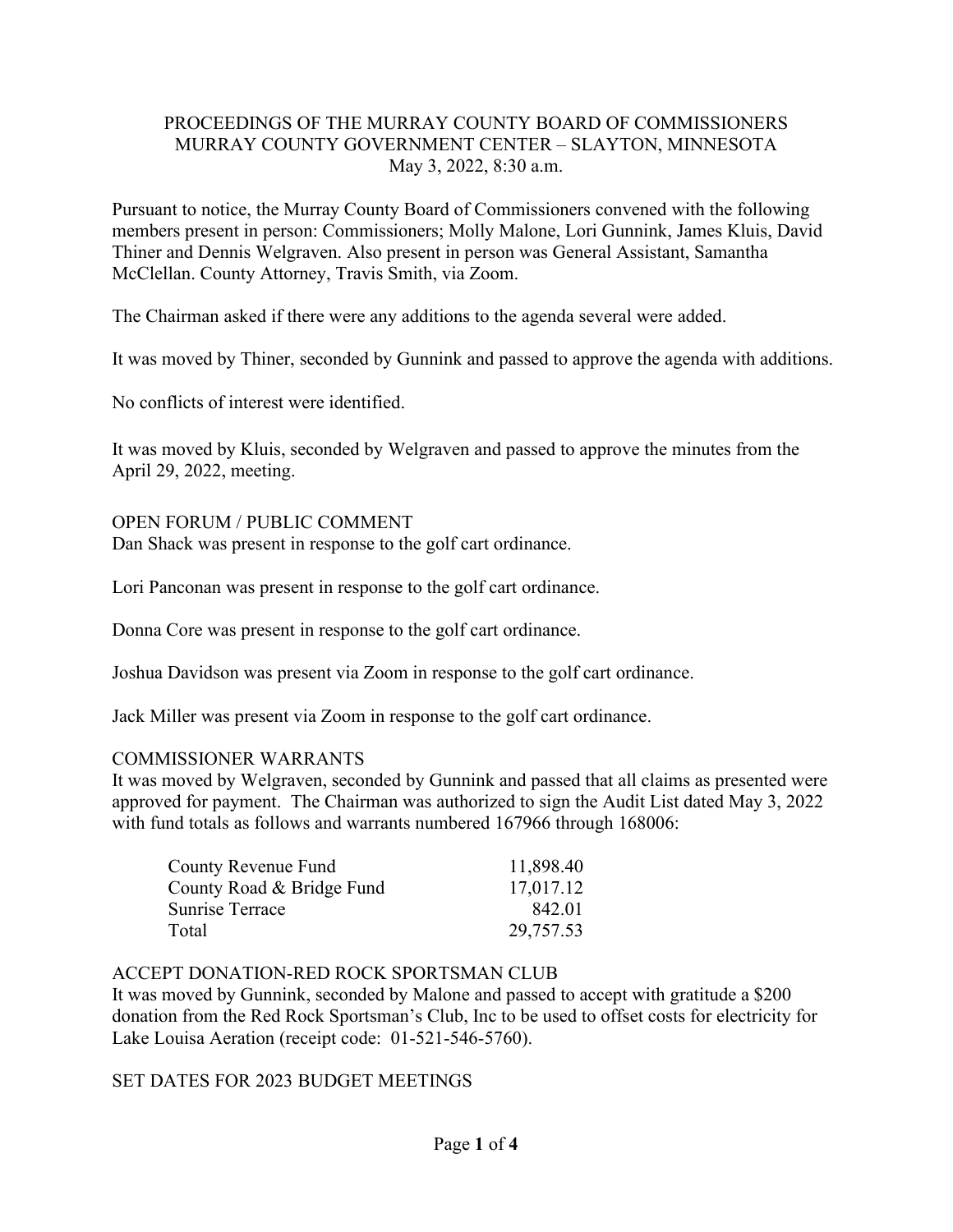It was moved by Gunnink, seconded by Malone and passed to set Special Meetings on July 11- 12, 2022, from 8:30 a.m. to 4:30 p.m. for the purpose of reviewing 2023 budget requests with department heads.

## SWENSON PARK-ELECTRICAL PAY REQUEST #1

It was moved by Gunnink, seconded by Thiner and passed to approve Pay Application No.1 for the Swenson Park Campground Upgrade – Electrical to Engelkes Electric, LLC for \$38,000, contingent on installation.

### HOSPITAL UPDATE

Luke Schryvers, Murray County Medical Center Chief Executive Officer, gave an update on staffing, facility assessments, payroll process, quality survey, Hospital Week (May 8-14), COVID, Operating Room HVAC System, and finances.

## WARNING SIREN AT LAKE SARAH EAST UPDATE

It was moved by Thiner, seconded by Gunnink and passed to approve an additional \$5,000 of ARPA dollars for the purchase and instillation of a warning siren for Lake Sarah East. Amending the motion made on April 26, 2022, to not to exceed \$25,000.

## APPROVAL OF EDA LOAN

It was moved by Welgraven, seconded by Gunnink and passed to approve \$60,000 gap financing from the county revolving loan fund, with a 10-year term at 4 percent interest, to Antonio Moreno/GPPS LLC for the purchase of Carlson's Corner.

### SPRONK BROS. III REAL ESTATE LLLP CONDITIONAL USE PERMIT

It was moved by Thiner, seconded by Welgraven and passed to approve Conditional Use Permit #1398 for Spronk Bros III Real Estate LLLP to expand an existing feedlot to 1,440 animal unites in the Agriculture District for 12.67 acres in the S1/2 NE1/4, Section 32, Moulton Township with the findings and six (6) special conditions recommended by the Planning Commission.

MIDCONTINENT COMMUNICATIONS – MOGER CONDITIONAL USE PERMIT It was moved by Welgraven, seconded by Gunnink and passed to approve Conditional Use Permit #1395 for Midcontinent Communications – Moger to erect and operate a telecommunications tower in the Agriculture District in the SE1/4 SW1/4, Section 23, Des Moines River Township with the findings and two (2) special conditions recommended by the Planning Commission.

### USS SLAYTON SOLAR LLC CONDITIONAL USE PERMIT

It was moved by Malone, seconded by Gunnink and passed to approve Conditional Use Permit #1397 for USS Slayton Solar LLC to construct and operate a 1 MW Community Solar Garden in the Agriculture District for 18.03 acres in the E1/2 SW1/4, Section 16 Slayton Township with the findings and seven (7) special conditions recommended by the Planning Commission.

# AIS BILLBOARD ARTWORK CONTRACT

It was moved by Welgraven, seconded by Gunnink and passed to approve the Lamar contract for \$350.00 for artwork revisions to the Aquatic Invasive Species (AIS) advertising on both the north and south billboards adjacent to US Highway 59, viewable by southbound traffic and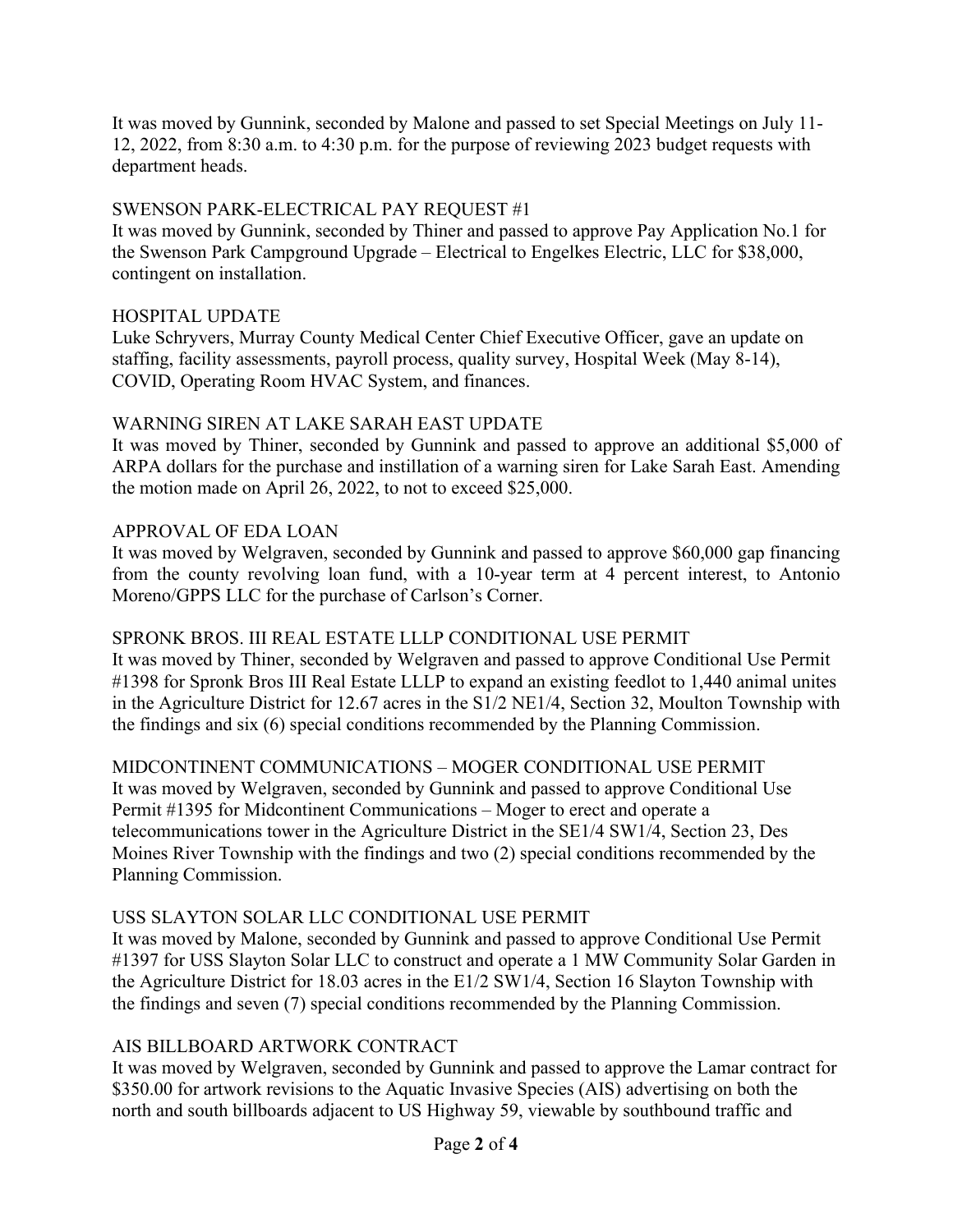northbound traffic, respectively, and to authorize the County Board Chair Malone to sign the contract on behalf of the County.

COTTONWOOD RIVER ONE WATERSHED ONE PLAN Commissioner Gunnink presented the following resolution and moved for its adoption.

### RESOLUTION 2022-05-03-01 RESOLUTION TO SUPPORT A COTTONWOOD RIVER WATERSHED ONE WATERSHED, ONE PLAN PROJECT

**WHEREAS,** the Minnesota Board of Water and Soil Resources has developed policies for coordination and development of comprehensive watershed management plans, also known as One Watershed, One Plan, consistent with Minnesota Statues, Chapter 103B.801, Comprehensive Watershed Management Planning Program; and

**WHEREAS,** Minnesota Statues, Chapter 103B.301, Comprehensive Local Water Management Act, authorizes Minnesota Counties to develop and implement a local water management plan; and

**WHEREAS,** Minnesota Statues, Chapter 103D.401, Watershed Management Plan, authorized Minnesota Watershed Districts to develop and implement a watershed management plan; and **WHEREAS,** Minnesota Statues, Chapter 103C.331, subdivision 11, Comprehensive Plan, authorized Minnesota Soil and Water Conservation Districts to develop and implement a comprehensive plan; and

**WHEREAS,** the counties soil and water conservation districts, and watershed districts within the Cottonwood/Middle MN Watershed #23, as delineated in the attached One Watershed, One Plan Suggested Boundary Map, have interest in developing a comprehensive watershed management plan for this area,

**NOW, THEREFOR, BE IT RESOLVED,** the Murray County recognized and supports watershed-scale planning efforts consistent with Minnesota Statutes, Chapter 103B.801, also known as One Watershed, One Plan; and

**BE IT FURTHER RESOLVED** that Murray County welcomes the opportunity to collaborate with the counties, soil and water conservation districts, and watershed districts within the Cottonwood/Middle MN Watershed #23 for watershed-scale planning efforts in the future; and

**BE IT FURTHER RESOLVED** THAT Murray County supports an application to the Board of Water and Soil Resources for a planning grant to develop a comprehensive watershed management plan and anticipated entering into a Memorandum of Agreement with the other counties, soil and water conservation districts, and watershed districts within the Cottonwood/Middle MN Watershed #23, to collaborate on the is effort, pending selection as a recipient of a planning grant.

Attest:

 $\overline{\phantom{a}}$  , and the contract of the contract of the contract of the contract of the contract of the contract of the contract of the contract of the contract of the contract of the contract of the contract of the contrac Molly Malone, Chair Samantha McClellan Murray County Board of Commissioners Murray County General Assistant

The foregoing resolution was duly seconded by Commissioner Malone and there upon being put to a vote all members of the Board voted for its adoption.

SEASONAL MUSEUM ASSISTANT WORKER